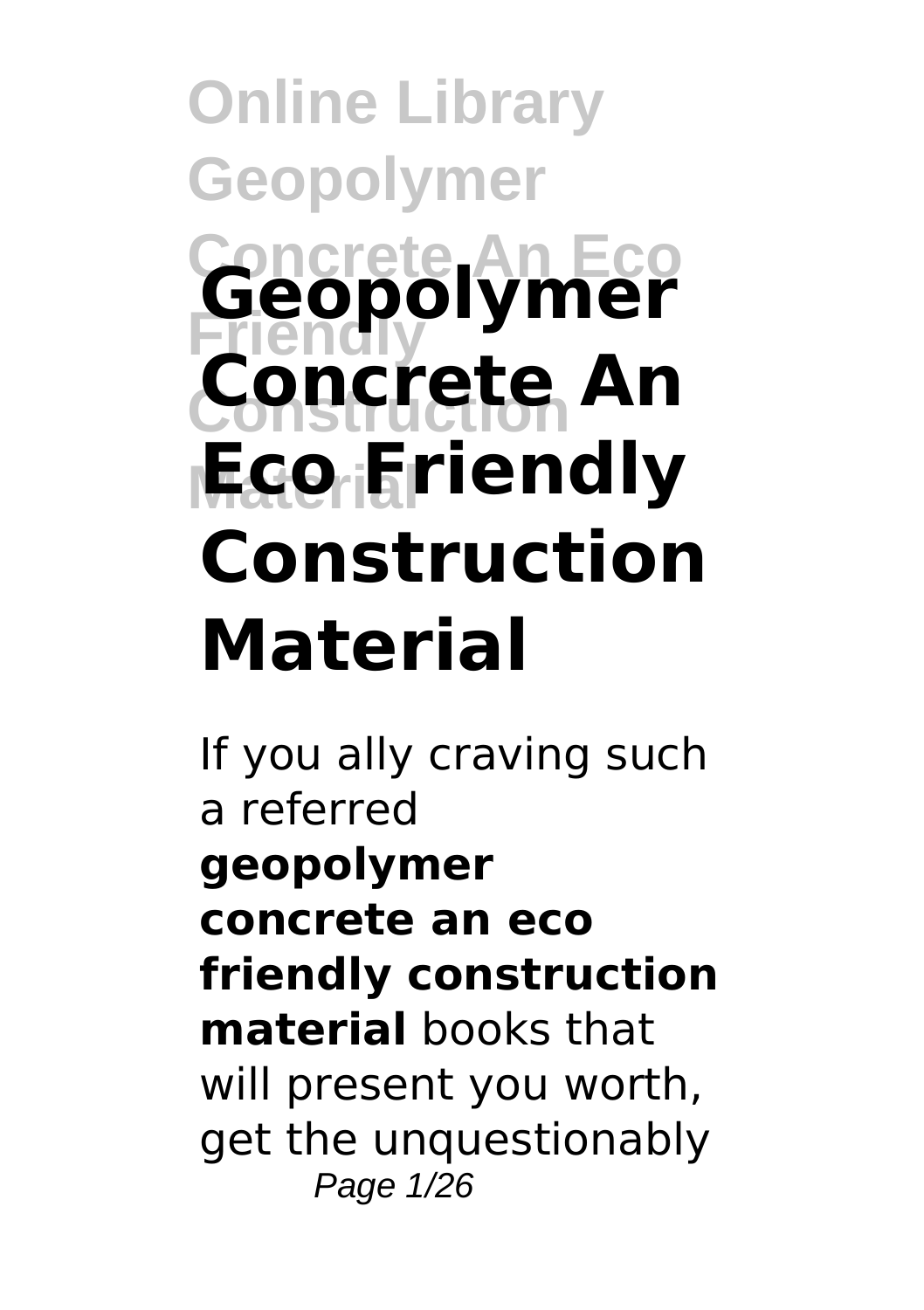**Gest seller from usco** Eurrently from several **Construction** you want to humorous **books**, lots of novels, preferred authors. If tale, jokes, and more fictions collections are moreover launched, from best seller to one of the most current released.

You may not be perplexed to enjoy all books collections geopolymer concrete an eco friendly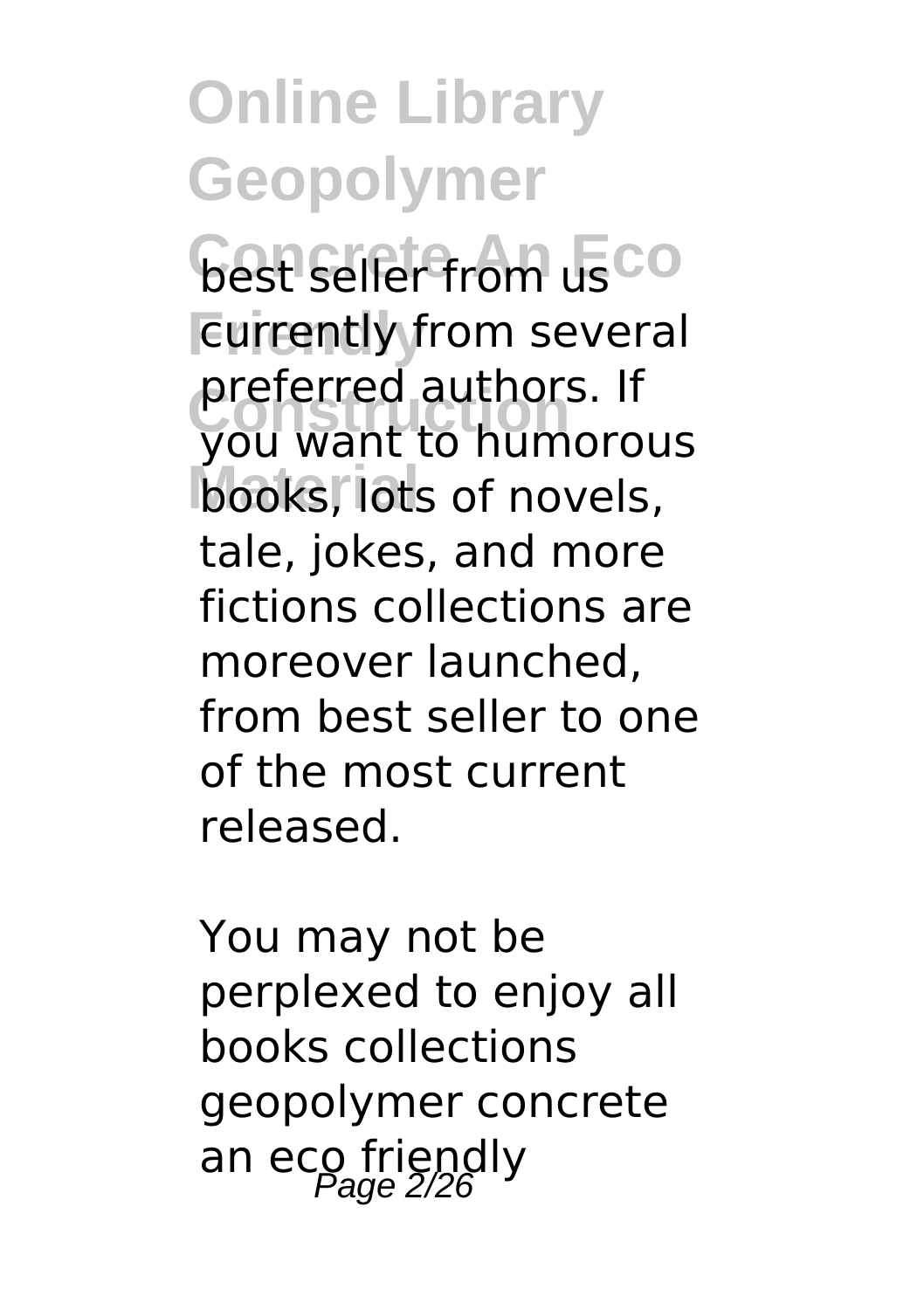**Online Library Geopolymer Construction material Friendly** that we will **Construction** not in the region of the **costs. It's more or less** categorically offer. It is what you obsession currently. This geopolymer concrete an eco friendly construction material, as one of the most operational sellers here will very be among the best options to review.

Much of its collection was seeded by Project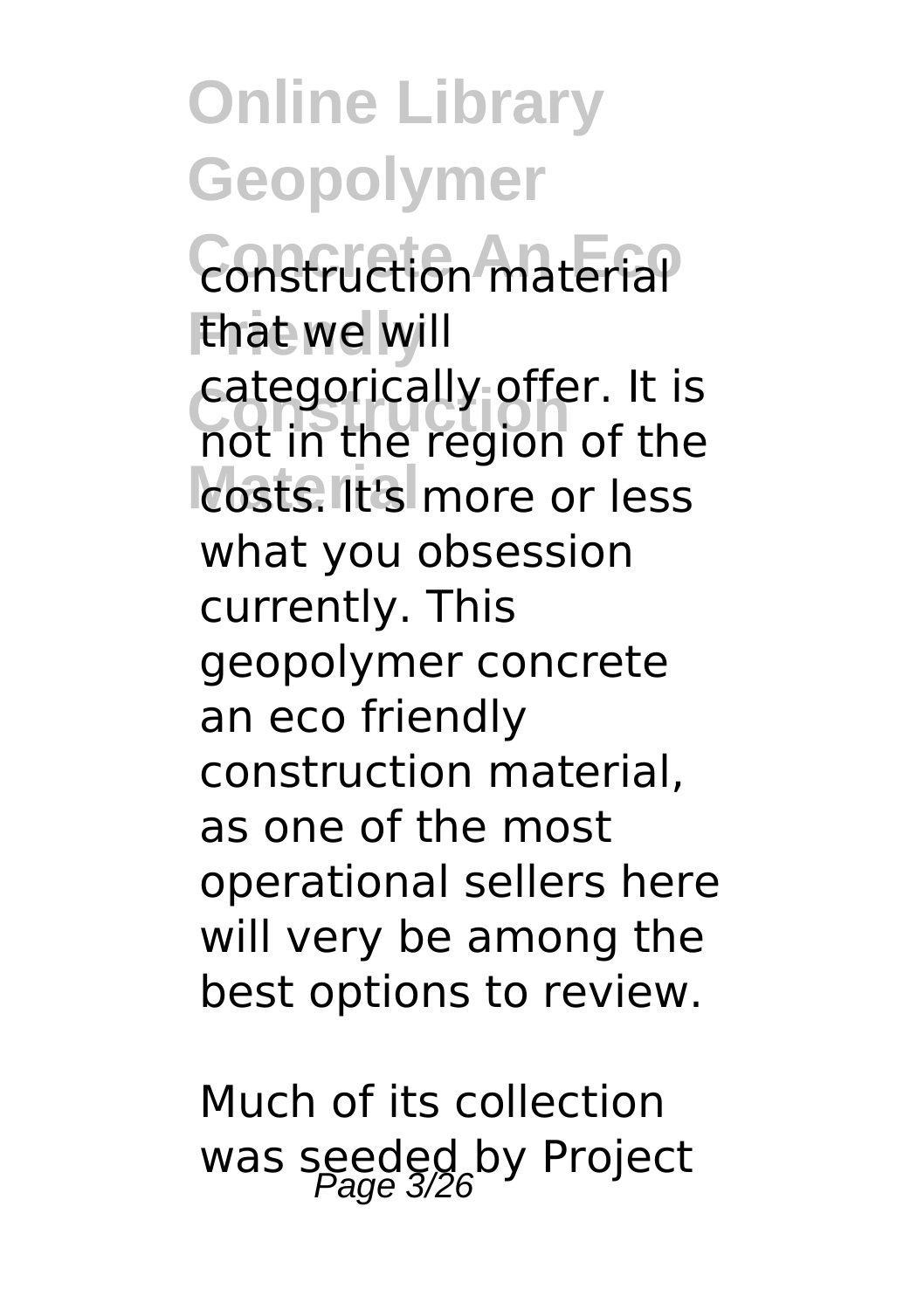**Gutenberg back in the Friendly** mid-2000s, but has **Construction** identity of its own with the addition of since taken on an thousands of selfpublished works that have been made available at no charge.

#### **Geopolymer Concrete An Eco Friendly**

Geopolymer concrete shows significant potential to be a material for the future;<br> $P_{\text{age}}4/26$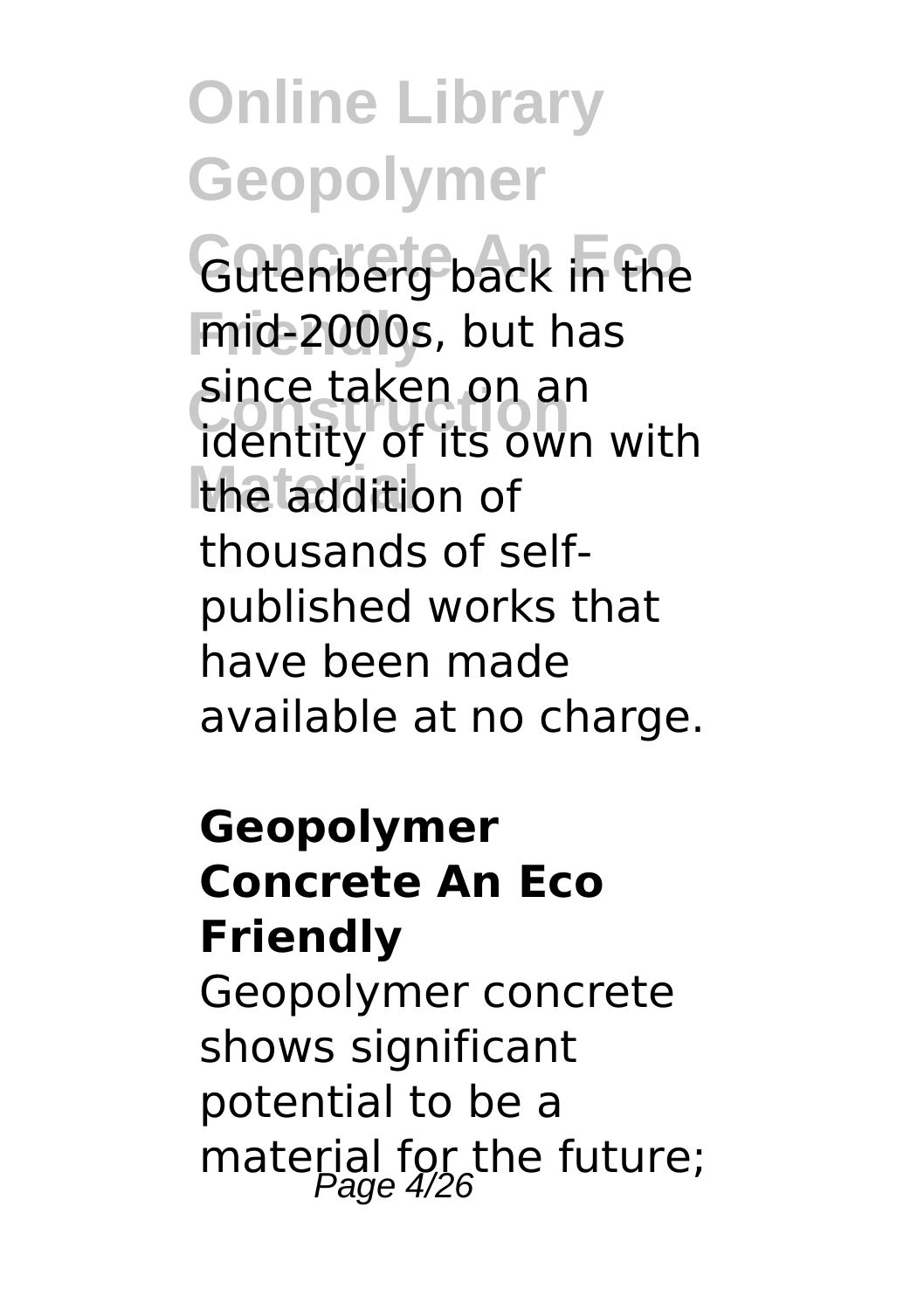**because it is not only** *<u>Environmentally</u>* **Construction** possesses excellent **Material** mechanical properties. friendly but also Practical

recommendations on use of geopolymer concrete technology in practical applications such as precast concrete products and waste encapsulation need to be developed in Indian context.

# **Geopolym**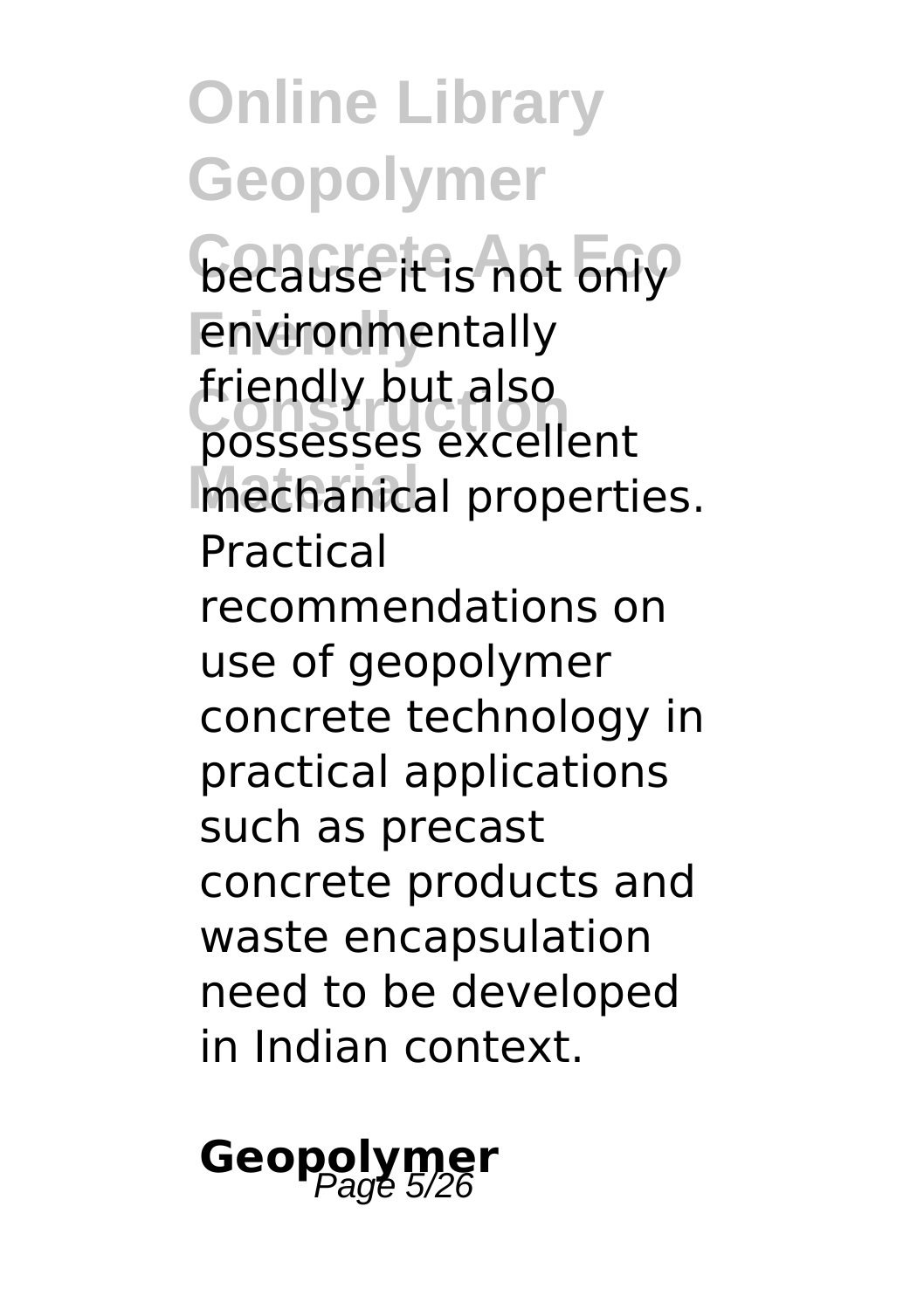**Online Library Geopolymer Concrete An Eco Concrete - A New Friendly Eco-friendly Material Construction**<br>Geopolymer concrete **Material** (GPC) is an eco friendly **of ...** product which uses industrial waste byproducts such as fly ash (waste from thermal power plants) and ground granulated Blast Furnace Slag (waste from Iron production) as complete replacement for cement in concrete. As a result of this  $P_{\text{age 6/26}}$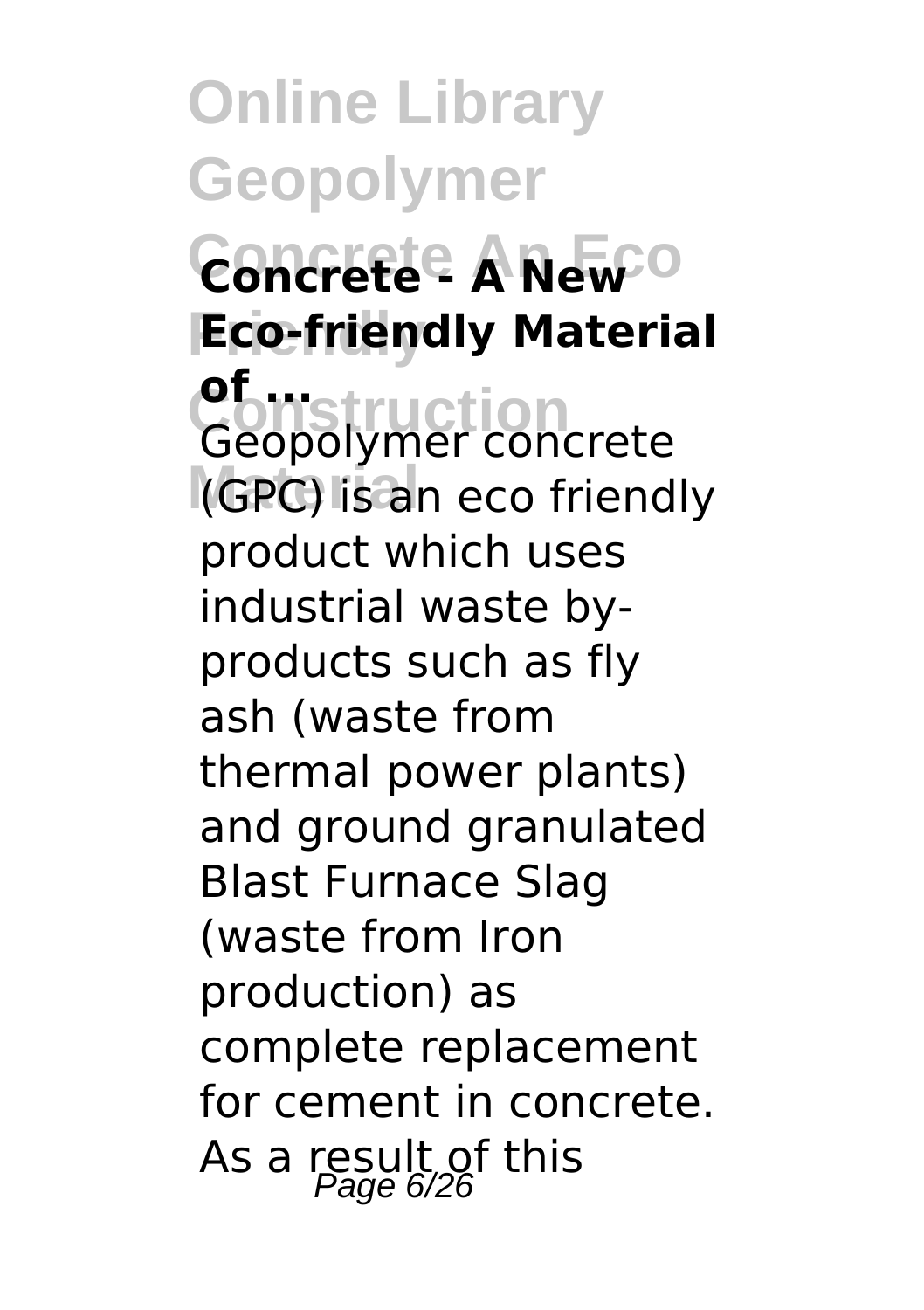**Online Library Geopolymer** Geopolymer concrete **reduces** CO 2 emissions by 80%.<br>Geopolymer is gaining **Importance** and emissions by 80%. acceptance as it ensures sustainability.

#### **Geopolymer Concrete - The Eco Friendly Alternate to Concrete** Geopolymer Concrete Is an Eco-Friendly Substitute for

Traditional Cement Concrete Geopolymer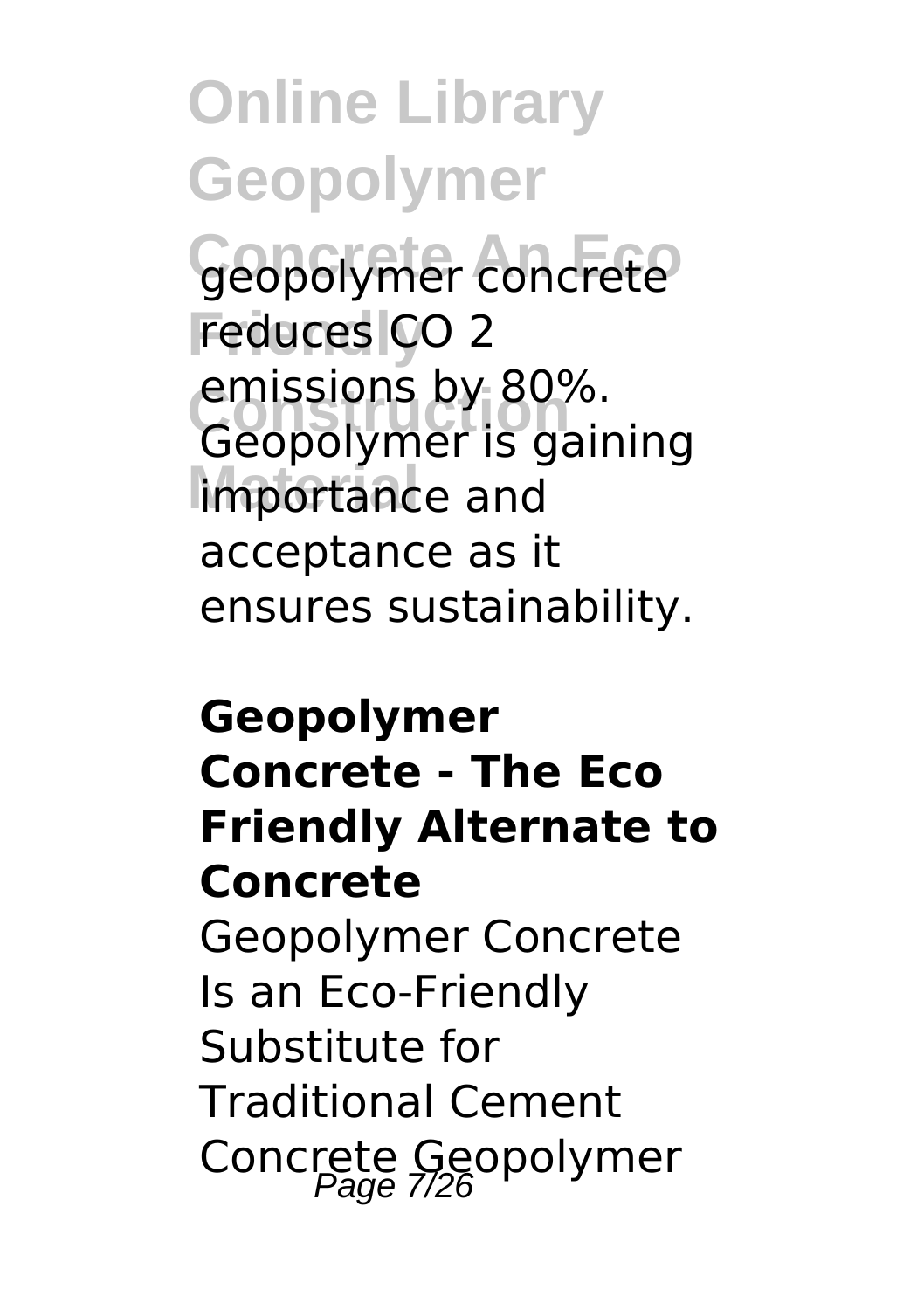GrGreen Concrete CO **Green concrete can be** the most suitable<br>moniker for geopolymer that moniker for builders can use with confidence without any concerns of adverse effects on the environment.

#### **Geopolymer Concrete Is an Eco-Friendly Substitute for ...** Geopolymer concrete is concrete made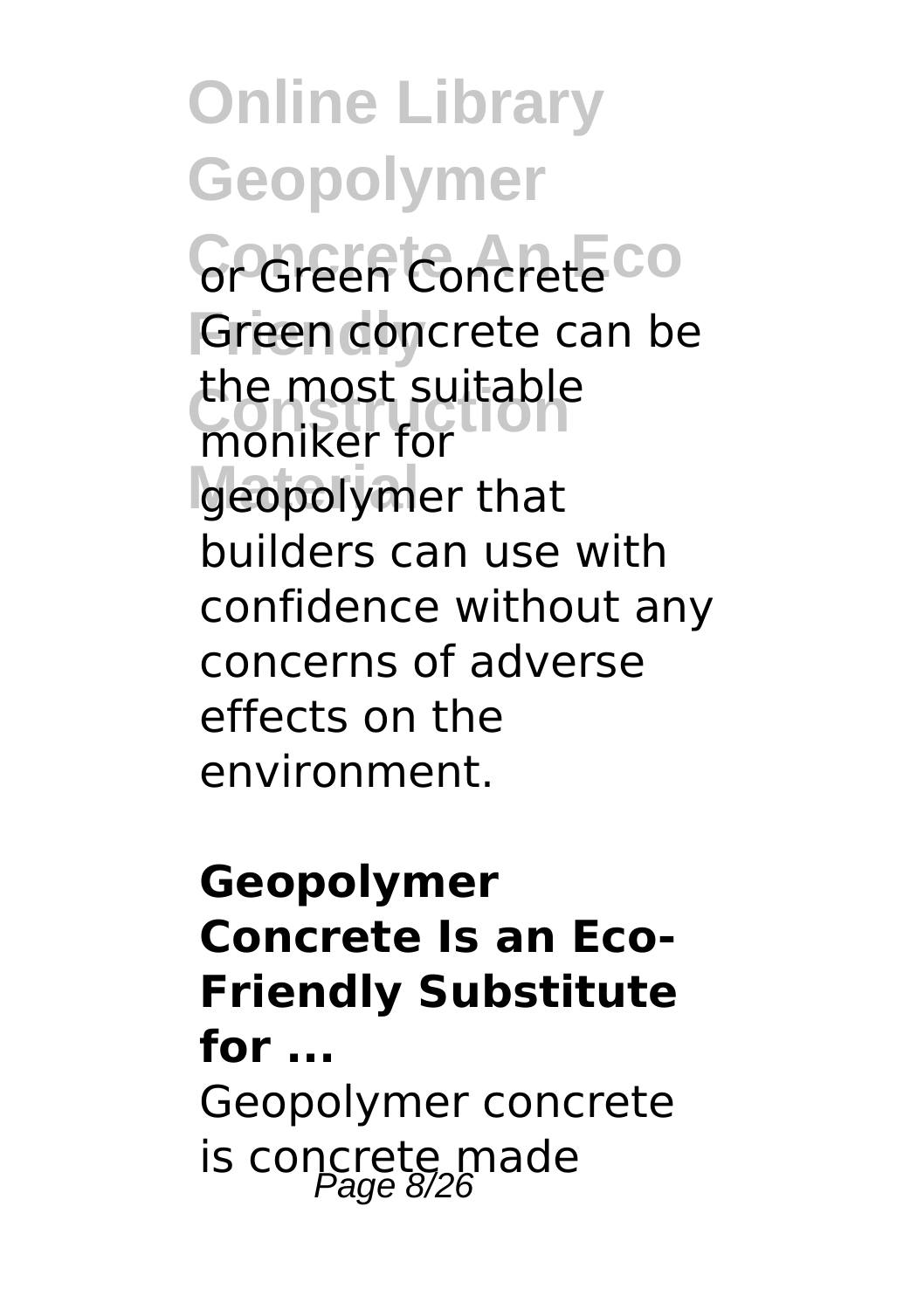**Without using Portland Fement and as such, it IS environmentally**<br>friendly and energyefficient construction is environmentally material with enormous potential in many infrastructural applications. Geopolymer concrete shows significantly friendly but also possesses excellent mechanical properties.

#### **Geopolymer Concrete - best eco-**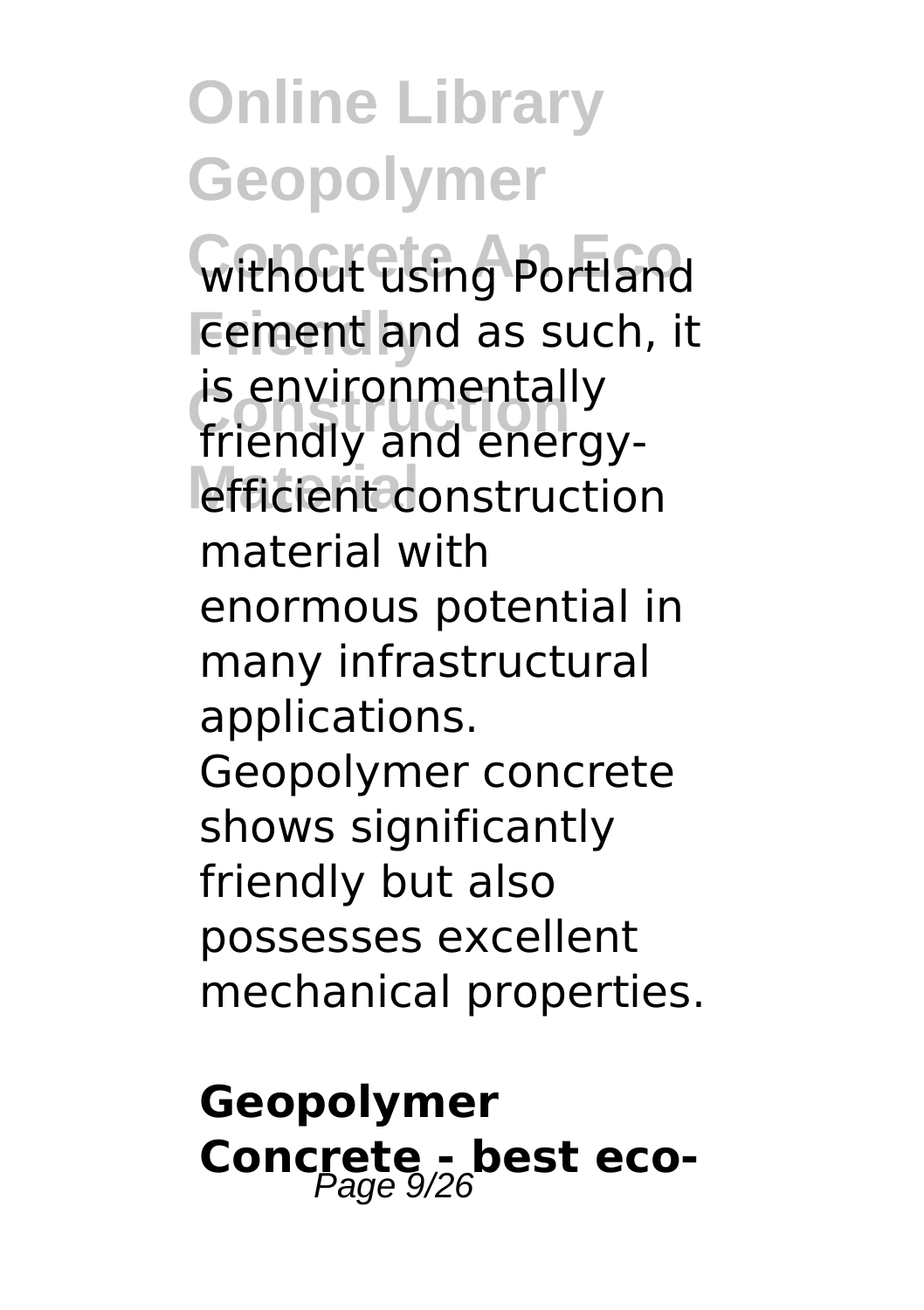#### **Concrete An Eco friendly concrete in future**lly

The objective of this<br>Fesearch work was t produce a carbon research work was to dioxide emission free cementious material. The geopolymer concrete is such a vital and promising one.

#### **GEOPOLYMER CONCRETE AN ECO-FRIENDLY CONSTRUCTION MATERIAL** To produce sustainable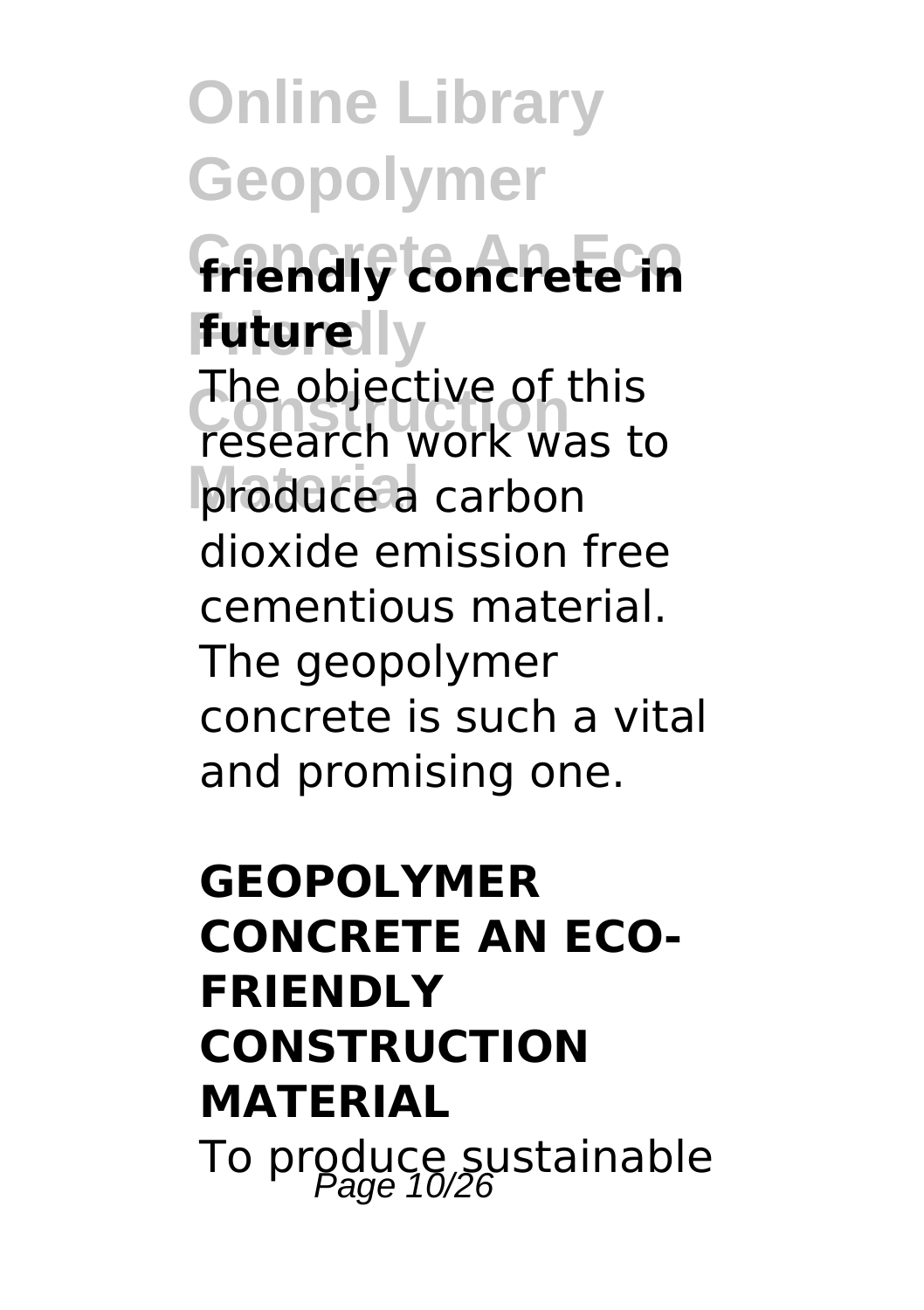**Concrete And Eco Fonstruction material Construction** products to avoid the dumping of those from the industrial byindustrial wastes. To arrive the better mix proportion of Geopolymer concrete by doing a number of trial mixes.

#### **A Brief Analysis of Geopolymer concrete: A New type of Eco ...** Geopolymer concrete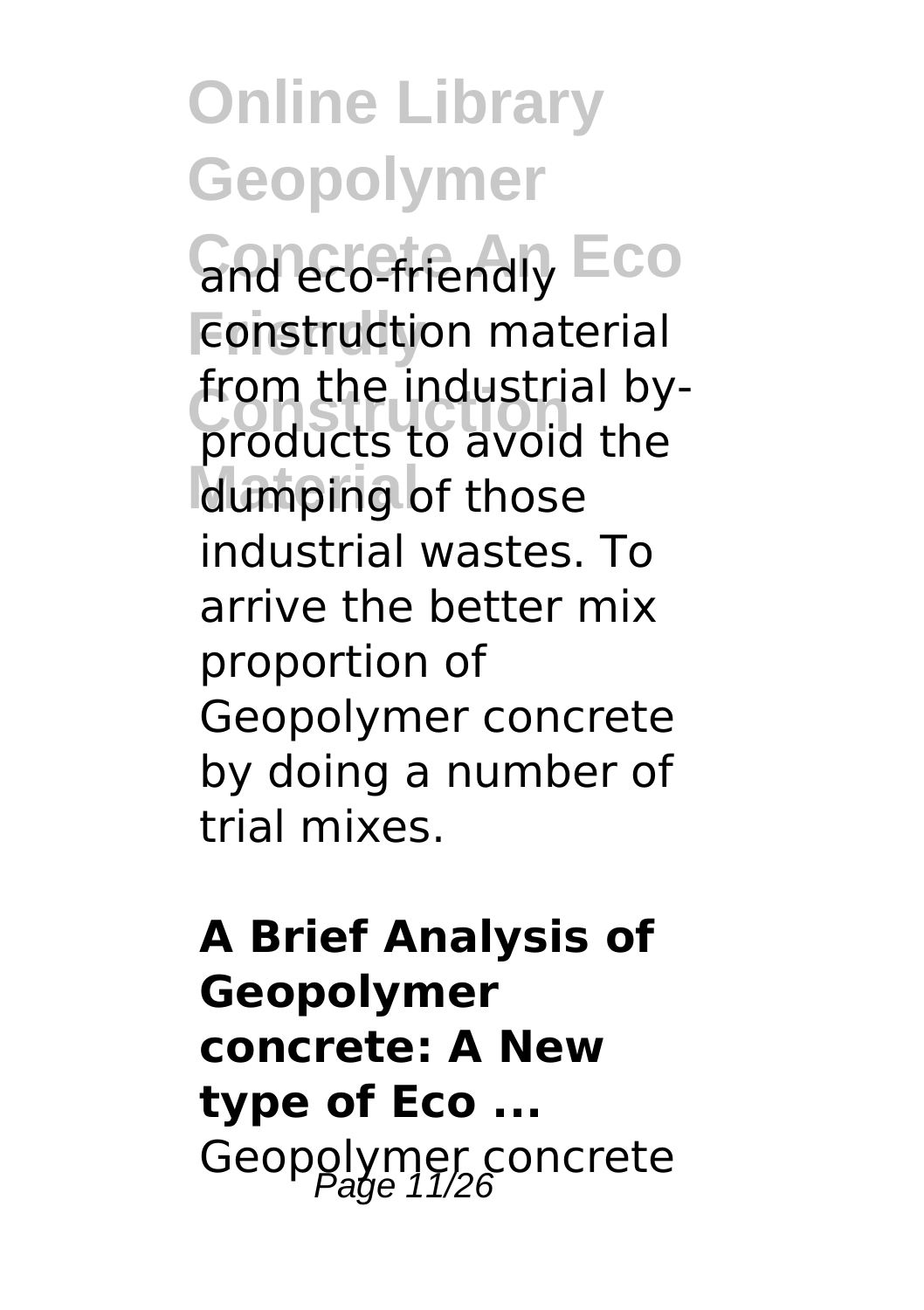**Goesn't use limestone Friendly** The next entry on our list of best eco-friendly<br>alternatives for concrete is geopolymer alternatives for concrete. This particular alternative doesn't use limestone and replaces it with coal ash, clay, and slag. Moreover, geopolymer concrete is produced with a combination of these materials in a lowenergy process.

Page 12/26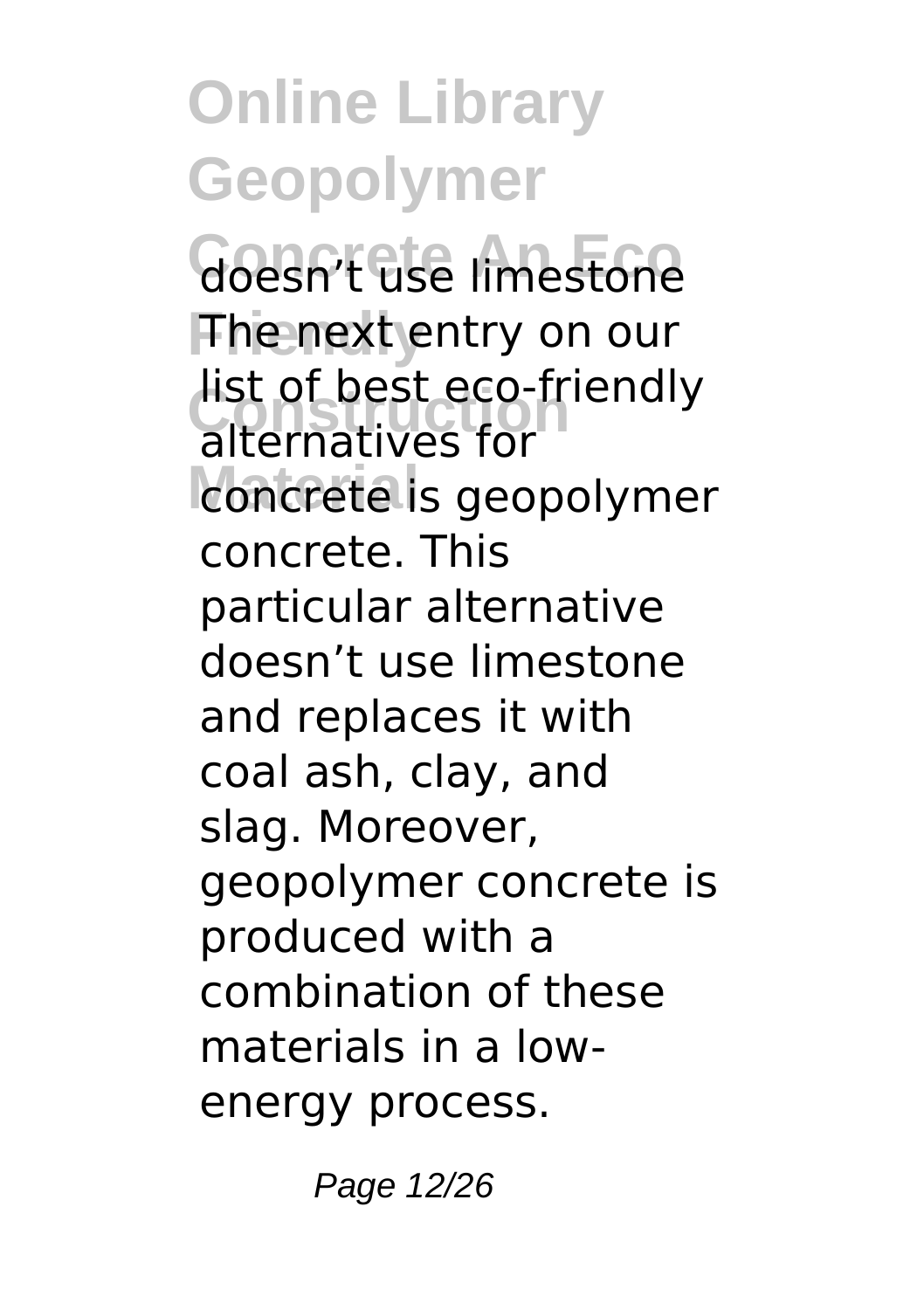**Concrete An Eco Best Eco-Friendly Friendly Alternatives for Construction Concrete | Zameen** Simply put, EFC is **Blog** traditional concrete that uses no ordinary Portland cement. Instead, EFC uses a geopolymer binder system made from the chemical activation of two industrial waste byproducts - blast furnace slag (waste from iron production) and fly ash (waste from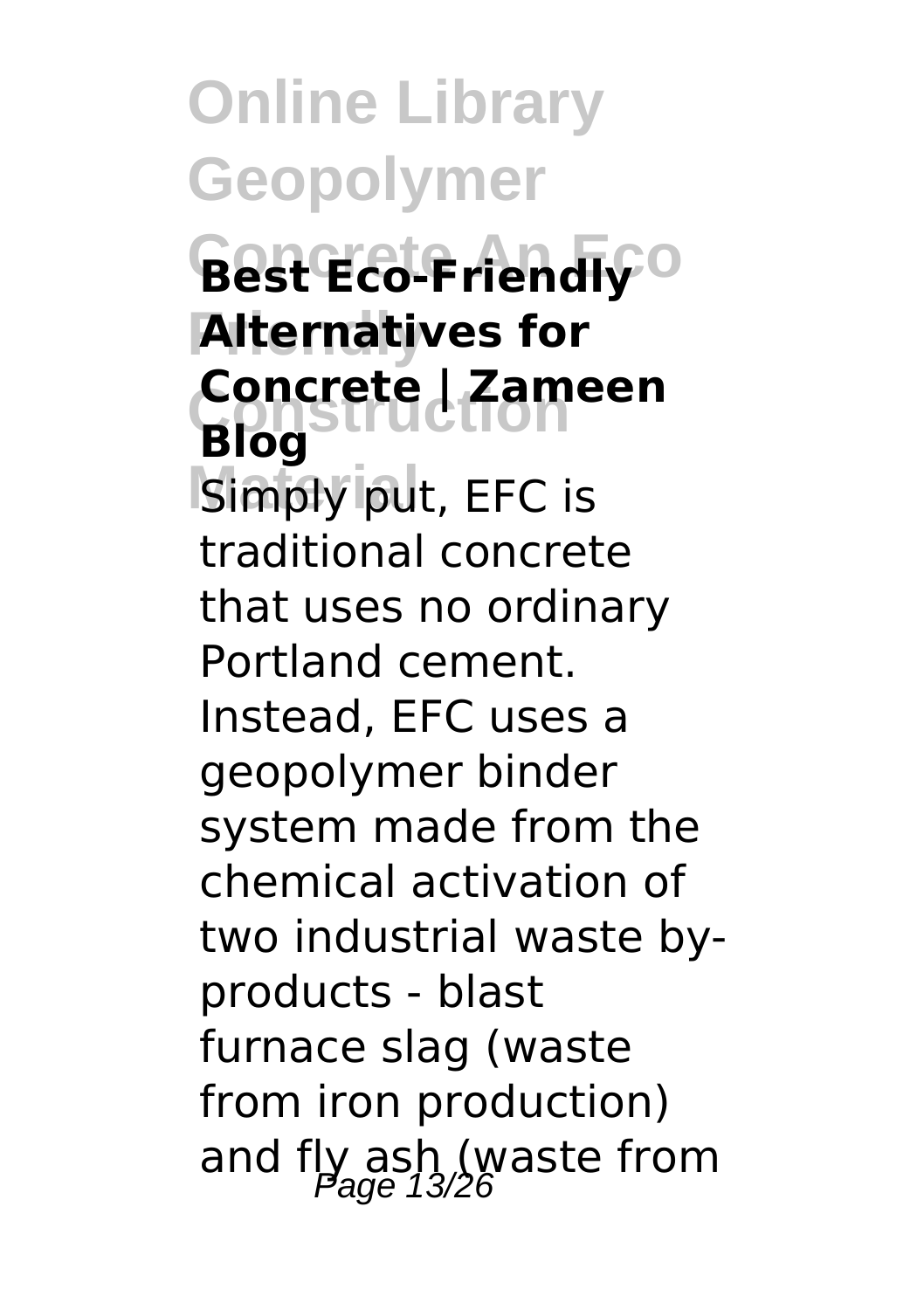**Coal fired power Eco** generation). This alternative eco-friendly<br>binder technology reduces the carbon binder technology emissions associated with normal Portland cement and also has a much lower embodied energy.

#### **EFC Home | Earth Friendly Concrete | What We Do | Main**

Geopolymer concrete is the technical name

**...**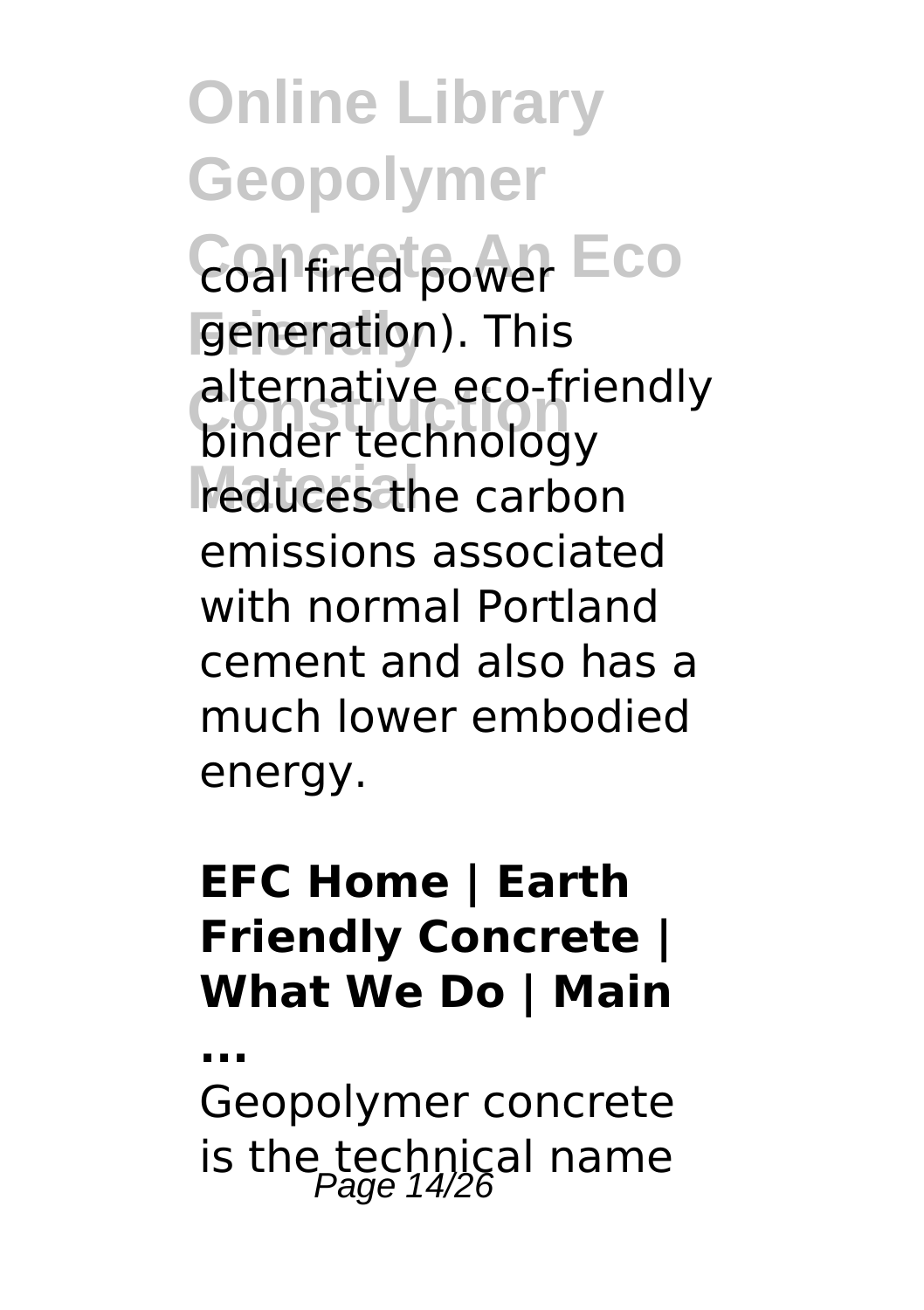**Online Library Geopolymer** for fly ash or any other **Friendly** type of concrete made **Trom synthetic**<br>
aluminosilicate **Material** materials (materials from synthetic made with aluminum, silicon and oxygen). When fly ash is added to a cement mixture, it isn't just filler, it actually reacts with the other compounds that are in Portland cement and becomes part of the matrix.

#### **How Fly As**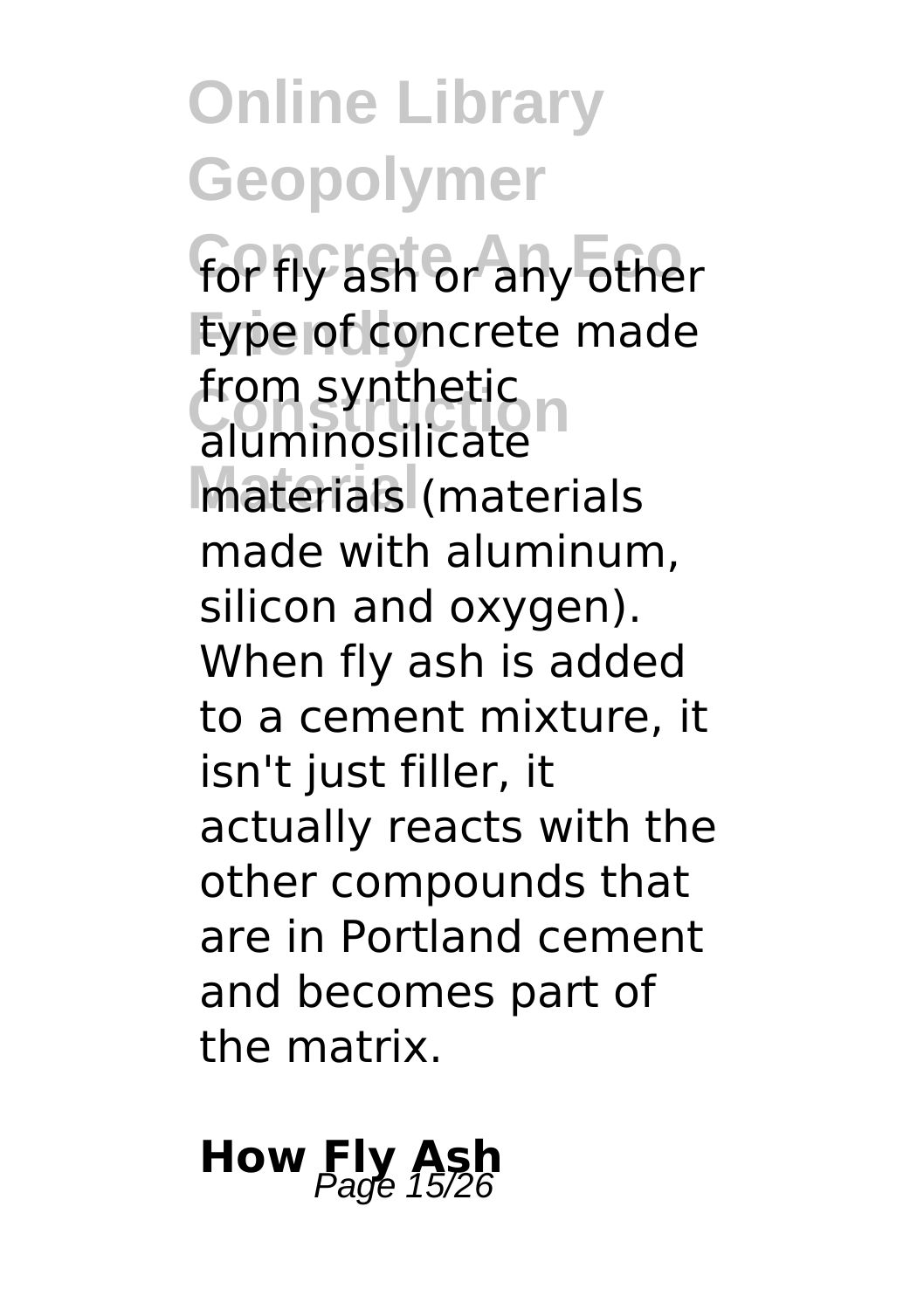**Online Library Geopolymer**  $\overline{\mathsf{ConcreteWorks}}$ <sup>co</sup> **Friendly HowStuffWorks** Are you looking for all<br>eco-friendly flooring? Look no further than Are you looking for an polished concrete. Premier Polishing, a leader in polished concrete floors in Holbrook, NY, will review just how enviro nmentally-friendly polished concrete is. Contact us today!

**How Polished Concrete is Eco-**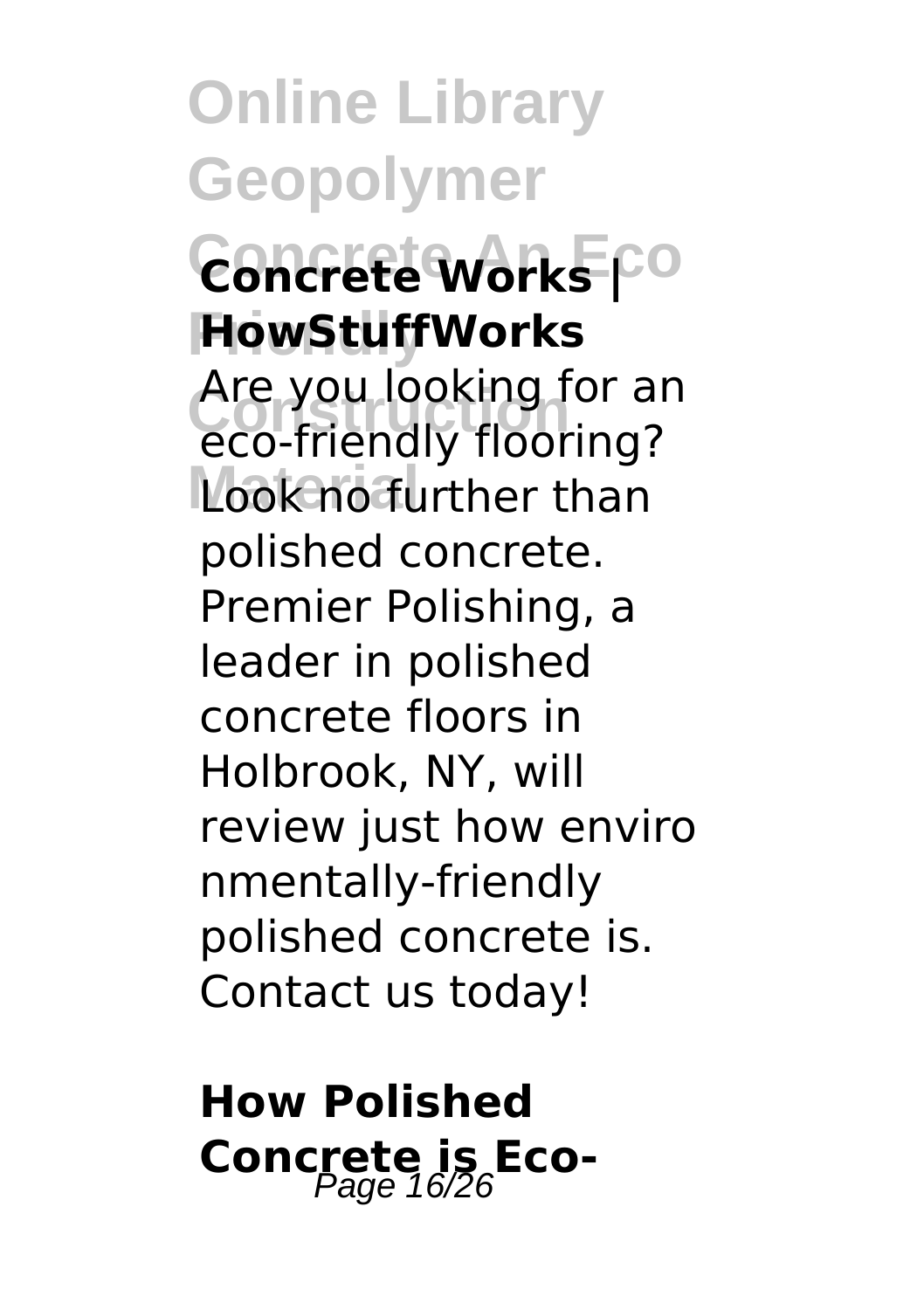**Online Library Geopolymer Friendly**te An Eco recast slag/fly ash-**Construction** concrete floor parts 26. More than 30,000 cubic based geopolymer metres of the world's lowest carbon, cementfree geopolymer concrete save more than 6,600 tonnes of carbon emissions in the construction of the airport . The greenest airport in the world Wellcamp airport 27.

#### **Eco friendly**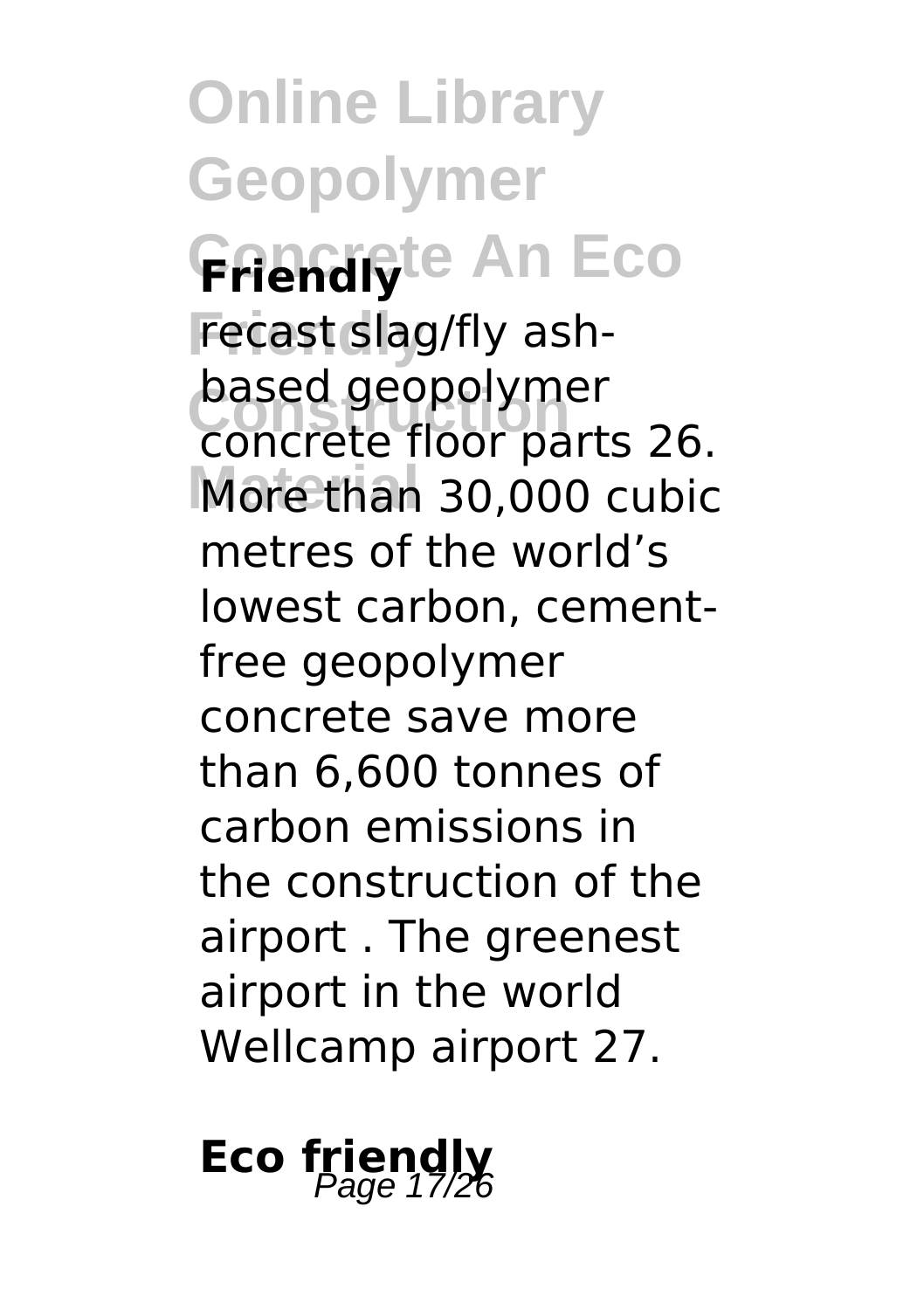**Online Library Geopolymer Concrete An Eco concrete or Friendly Geopolymer Construction Concrete** concrete—the Geopolymer economical, more durable, and environmentally friendly concrete with a carbon footprint of only about 10% of Portland cement. Our product is made by recycling waste from fly ash, ground granulated blast-furnace slag (a steel production waste)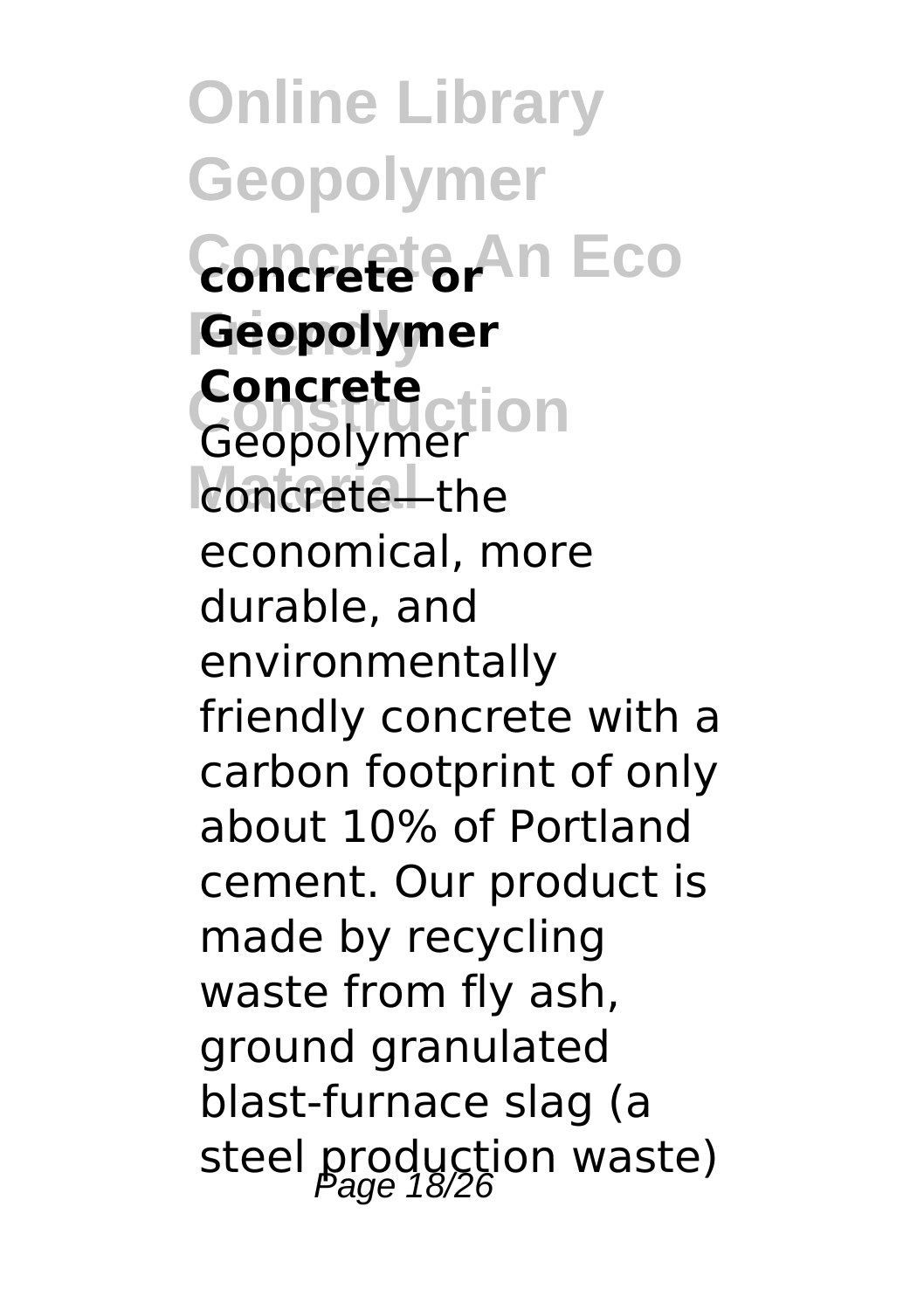**Gnd other naturally** o **Foccurring** minerals **Construction** from around the world.

**Material Green Concrete - Environmentally Friendly Concrete ...** Geopolymer concrete is an innovative and eco-friendly construction material and an alternative to Portland cement concrete. Use of geopolymer reduces the demand of Portland cement which is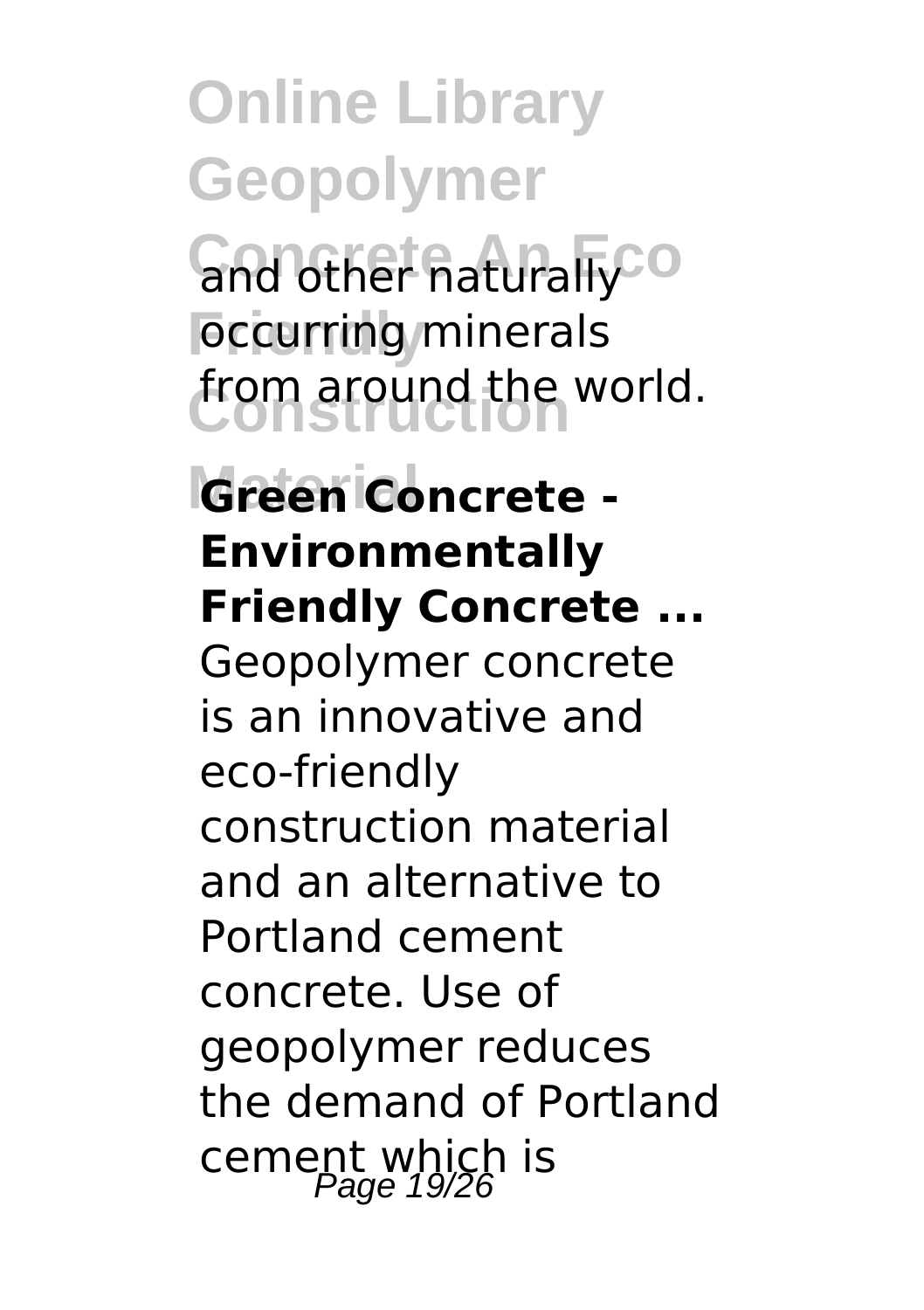**Online Library Geopolymer Concrete For high**<sup>o</sup> **FCO<sub>2</sub>** emission.

#### **Construction Material Concrete - Geopolymer Properties, Composition and Applications**

The geopolymer concrete developed by the company Wagners, known as Earth Friendly Concrete (EFC), was found to be well suited for this construction method due to its high flexural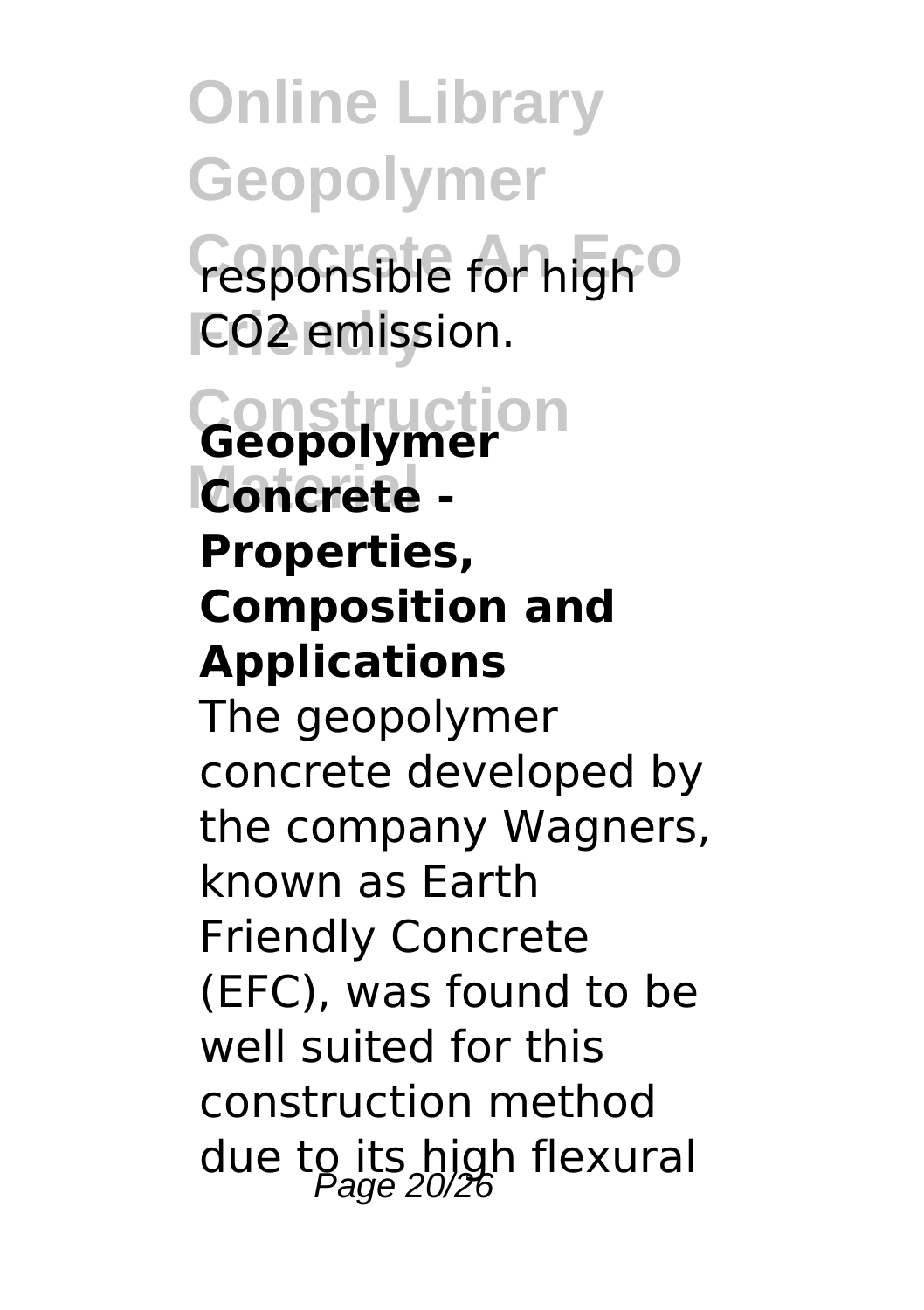tensile strength, low<sup>o</sup> **Friendly** shrinkage and workability<br>Characteristics **N Material** characteristics.

**Geopolymer cement and Geopolymer Concrete – Geopolymer ...** The geopolymer concrete developed by the company Wagners, known as Earth Friendly Concrete (EFC), was found to be well suited for this construction method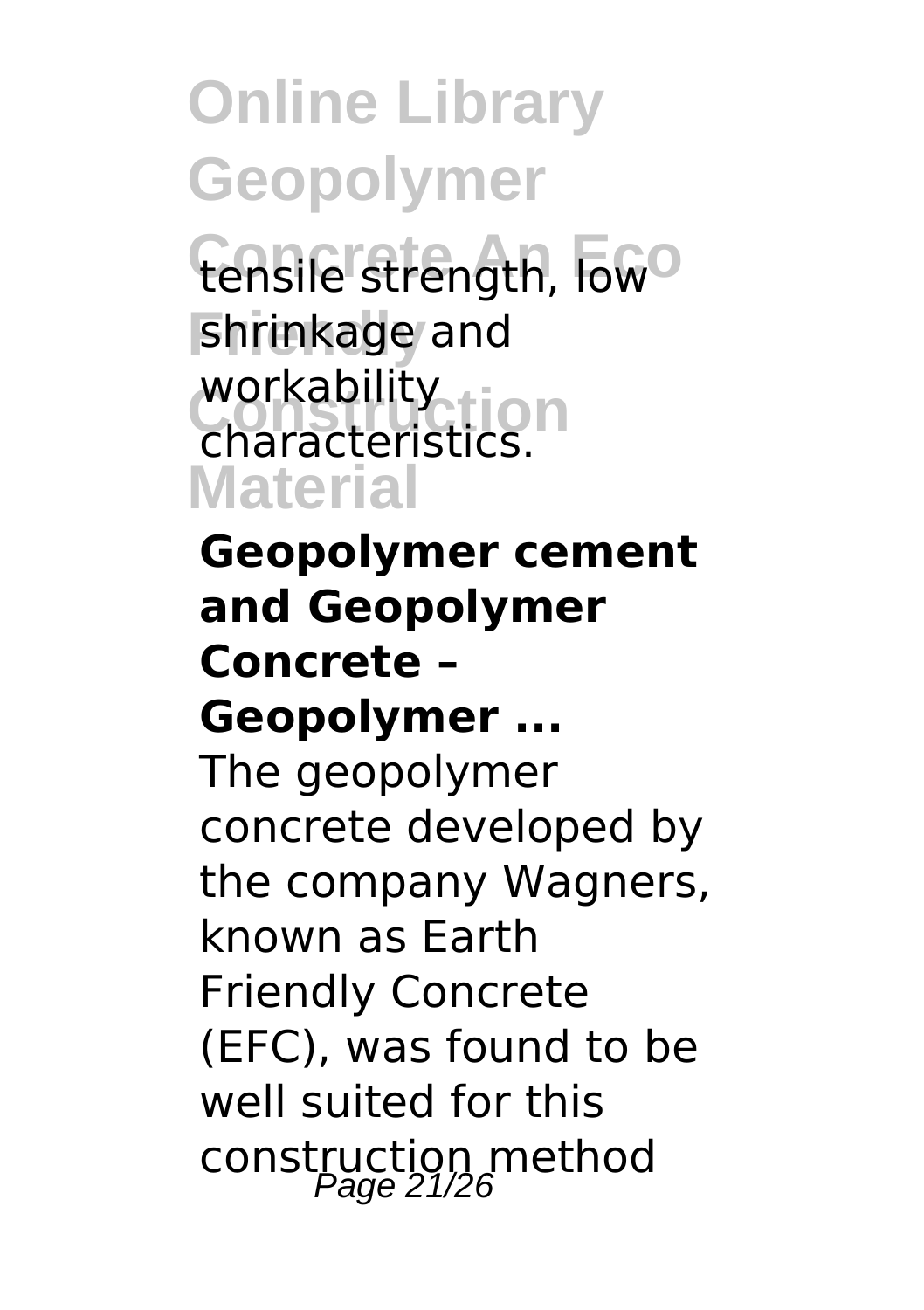**Concrete An Eco** due to its high flexural tensile strength, low shrinkage and<br>workability characteristics. workability

#### **[video] Visit to Geopolymer Concrete Airport and Eco ...** 100% Eco-Friendly. ACID RESISTANT CONCRETE. Repair/New Pour for Acid-Related Issues. The A-Series gives a final solution to acid-based corrosion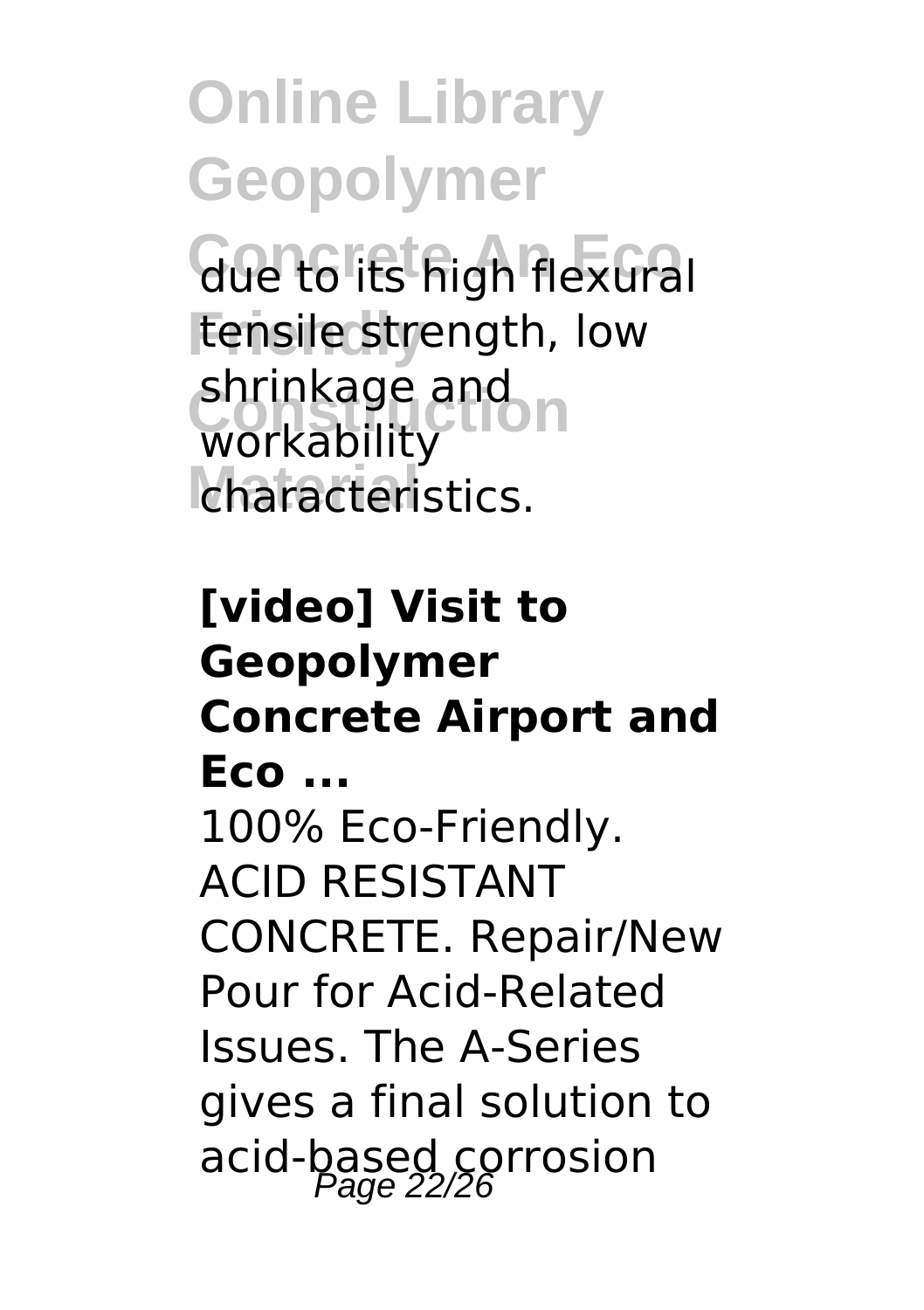**Concrete An Eco** issues in any industry. **With an unmatched Construction** includes total acid resistance (with no topproduct profile that coating), extended lifecycle, return to service in hours and superior bonding with existing

...

**Cold Fusion Concrete | Geopolymer Solutions** See more Eco-Friendly Benefits of Building<br>Page 23/26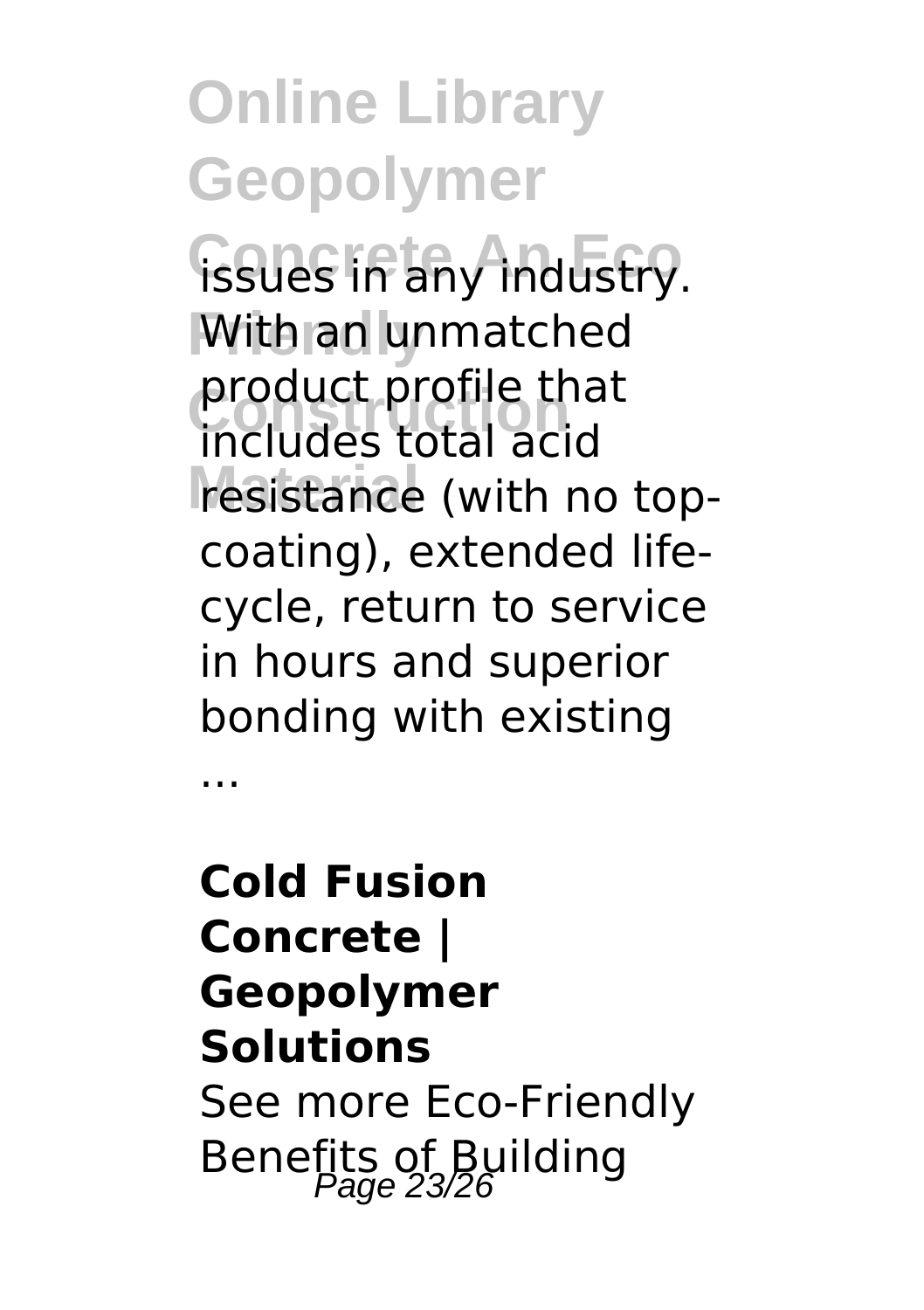With Concrete. WHERE **Friendly** ARE ICF HOMES BEING **BOILT: Although it's**<br>almost impossible to spot a concrete home, BUILT? Although it's since the walls are often hiding beneath a traditional façade of brick, stucco or lap siding, chances are good that at least one is located right in your own neighborhood.

**Concrete Homes - Design Ideas, Energy Benefits of a**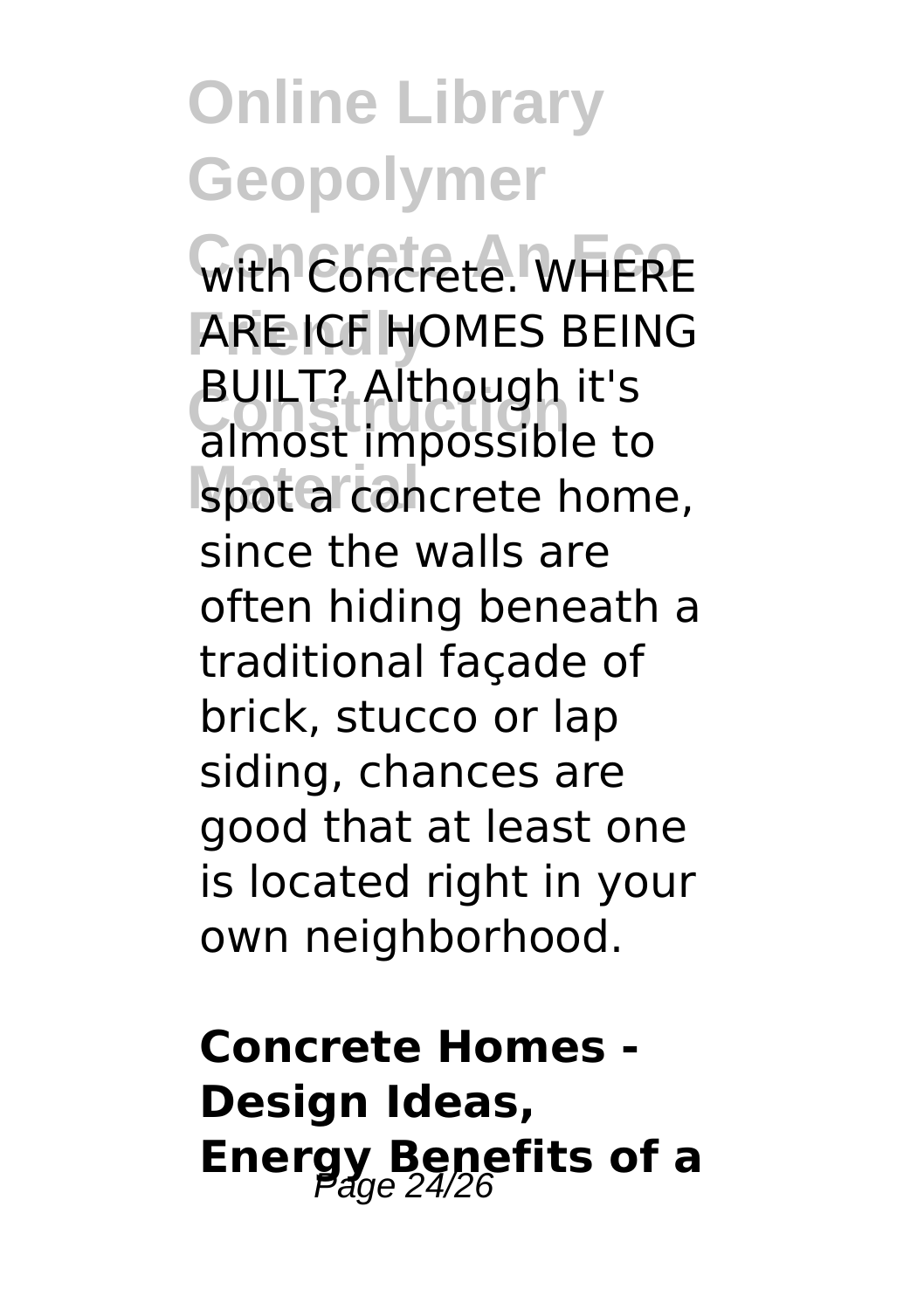**Online Library Geopolymer Concrete An Eco ... Friendly** Ramansh adds that this **Construction** geopolymer concrete can be used for translucent commercial buildings as well as small houses. This ecofriendly product comes as a relief for those who live in slums, where the concrete used is of poor quality and people cannot afford to pay their electricity bills.

Page 25/26